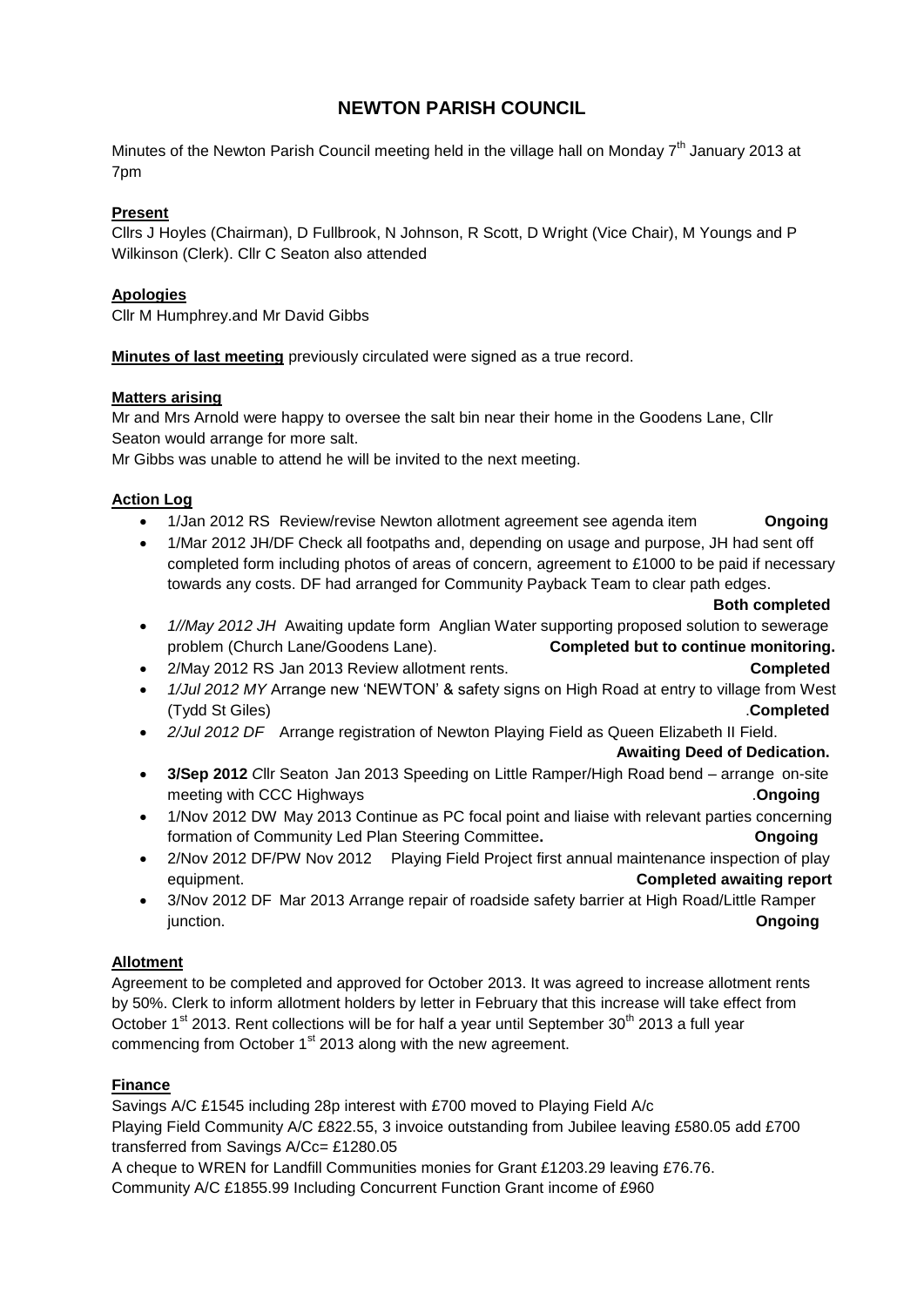Cheques signed for Church clock maintenance £75

Acre membership £30

Clerk Salary £487.50 plus expenses £20.80 £508.30

Grants made to Citizen Advice Bureau £100, East Anglian Air Ambulance £75, Victim Support £75. Village hall £100 leaving £871.69

Precept changes, notification received of a change in payment method, a small proportion of the Precept to be paid from Government to FDC, larger part from FDC. New Precept request form had not yet been received but had been assured that this change should make little difference to our Precept application of £5500 as previously approved.

No Concurrent Function Grant form received this year, grant, payment unchanged, allocation as last year.

## **Planning**

Two applications received. Planning consent for building behind the Laurels, High Road. Approved by Parish Council

Extension to house Kinder Lodge, Church Lane concerns regarding water table.

## **Village hall**

No feedback received. Dee Markham to be approached for brief summary of events for the Parish Council meetings.

#### **Playing Field**

Queen Elizabeth 11 Status Deed, with addition to Clause 3.1 this was discussed and approved. Clerk to send off amendment for completion of Deed.

Cllr Fullbrook suggested an event to commemorate the new play equipment and the Playing Field Status. This was to be held over until 2014.

Query raised over difficulties for children getting bikes into the field through the gate in Goodens Lane to play on the BMX track due to gate design. Cllr Fullbrook to investigate and report back

## **Correspondence**

Quote of £1039.65 received for replacement street light at Bramley House Church Lane/ Goodens Lane junction Health leaflets circulate Norfolk mineral site specification leaflet Copy of Village hall policy received on file Access to Health Care report Register of interest forms returned, emailed out to Cllrs for amendments. Land Registry information and Deed received (3.1), any changes added then resubmit

Letter of resignation received from Cllr R Clark due to illness. Cllr Hoyles stated he was sorry he was not well enough to continue but wished to thank him for all his support as a councillor.

PC Russ's email stated he had hoped to attend, in his absence the Police Crime information circulated,

Crimes - theft from vehicle in Colvile Road

Damage to vehicle in Roman Bank

Speedwatch took place on 19<sup>th</sup> November and 11th December no vehicles exceeding the speed limit. Crime buster bus unavailable at present community engagements to be undertaken by Mobile police station dates and times to be advised.

## **AOB**

Vehicles in Goodens Lane parking across the pavements two properties being blocked. Police to be contacted.